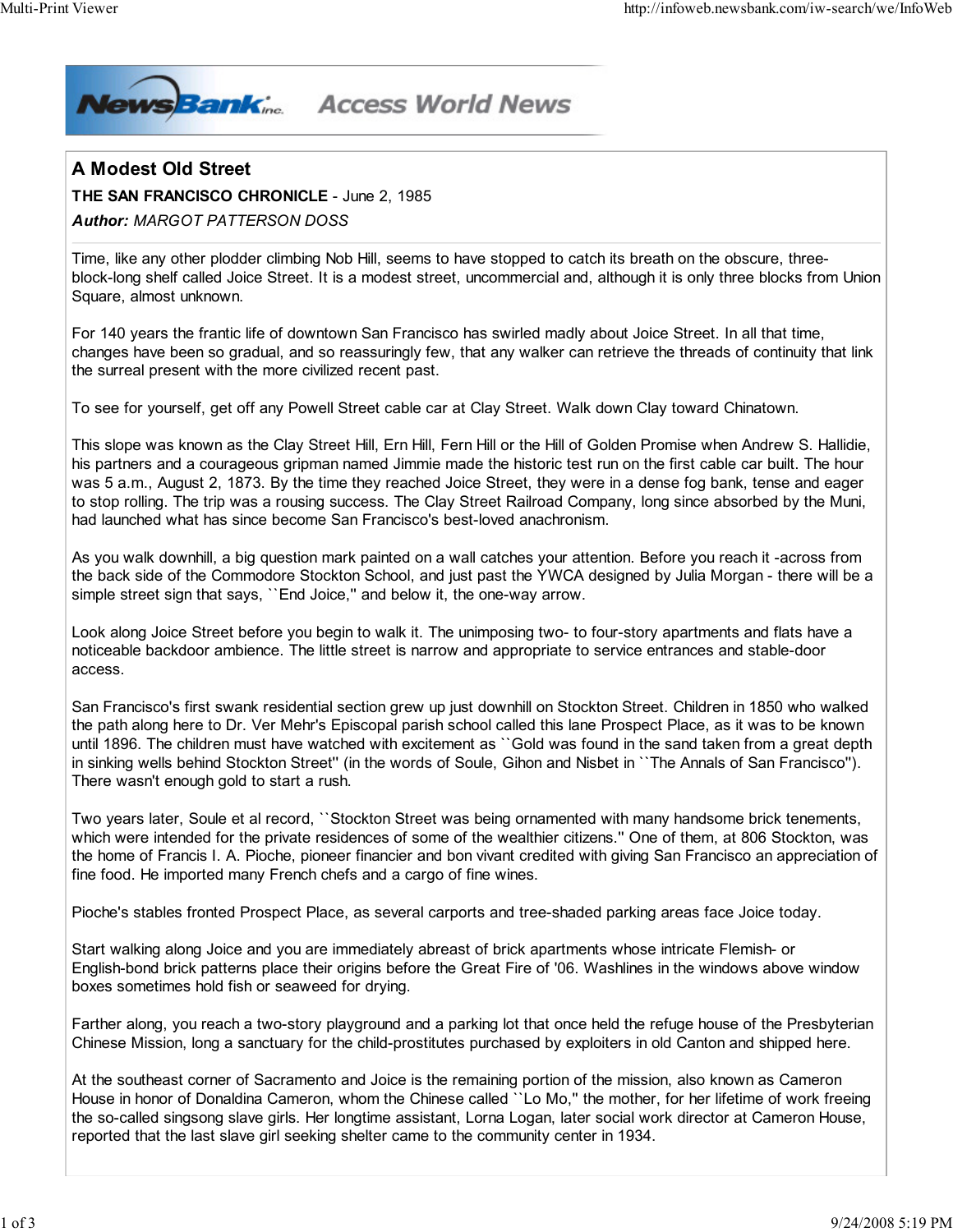Brick burned in the Great Fire was used in rebuilding the mission. Inside are old carved cornices, calligraphy and painting.

Cameron House still houses a number of social programs. When I passed this way recently, a sign on the door said, ``English Classes Nightly, 7 to 9 p.m.,'' reflecting the present influx of refugees from Southeast Asia.

Chinatown began at the foot of Sacramento Street and was first known as ``Little China.'' Before you cross Sacramento Street, look north on Joice for a fine vista of the Chinatown YWCA tower, with its quaint, Chinese-style recurved eaves. Cross carefully.

Continue between the apartment buildings, which seem to narrow the street here, and soon you reach, on your right, an unusual garage topped three stories up by a single floor of dwelling quarters. No. 123 Joice, reminiscent of a time when this street had many Victorian-era buildings, has fine old ironwork and beveled glass in its doorway.

Just before you reach the corner at California Street, look uphill. Midway up the first block, behind the Twins Armoire shop, owned by a pair of identical twins so friendly everyone calls them by their given names, Rosalind and Josephine, there is a passage that leads to a lovely old home and garden, a legacy from a time when San Francisco homes often filled a half-block.

Once across broad California Street, which led early on to the great mansions of the Bonanza Kings, you reach the single block originally named Joice Street.

Historian Charlotte Spotts, who has lived on Joice Street for many years, believes it was named for Erastus V. Joice, whose home once stood at 807 Stockton. So do I, largely because T.A. Barry and B.A. Patten, in their book ``Men and Memories of San Francisco in the Spring of 1850," indicate the former owner of the Knickerbocker House hotel used to hunt in this very area.

``Mr. Joice,'' the authors tell us, ``is and has been for many years a notary, and bids fair to live a half century longer if one may judge by his step and manner on California street, and better still by the ground he will get over, and the steep hillsides he can climb in a day's shooting, coming in full of spirit and fun, when some of the boys are lame and disagreeably quiet. We hope he may bag his game for many years to come, for we do certainly like good natured men.''

Joice Street eases quietly past the beautifully painted 851 California Residence Club for another half a block, then offers several surprises in quick succession. One is No. 50, designed in 1948 by architect John G. Kelley and distinguished, according to a panel of the San Francisco Museum of Modern Art a few years later, for its ``reticence, refinement and simplicity.''

Another surprise is a charming little one-story, shingled white cottage that may well have started as a ``refugee shack'' after the 1906 Quake.

Most unusual is the broad concrete staircase that drops precipitously just beyond the two eucalyptus trees. One resident ran out to cry, ``Woodman, spare that tree'' not long ago when a public works crew arrived to cut these graceful street trees, which are heaving up the top step. The Nob Hill Association and the Joice Street Neighbors, who love this hidden enclave, are hopeful the city will replace them with a single well-behaved tree and line the steps with a double row of streetlights t o make the charming stairway safer.

The best surprise of all is yet to come. As you descend the steps to Pine Street, look on your right for the well-tended wayside shrine to St. Francis of Assisi, hidden in the shrubs. Built long ago by Joice Street resident Ronald Telfer, it has been tended by Al Lowry and rebuilt by Ed Morris, with gardening assistance by any number of other volunteers down through the years.

Caption: PHOTO (3), MAP (1) The walk begins near the YWCA designed by Julia Morgan, (2) The view down Joice Street at California / PHOTOS BY FREDERIC LARSON

Edition: SUNDAY Section: SUNDAY PUNCH Page: 6 Column: SAN FRANCISCO AT YOUR FEET